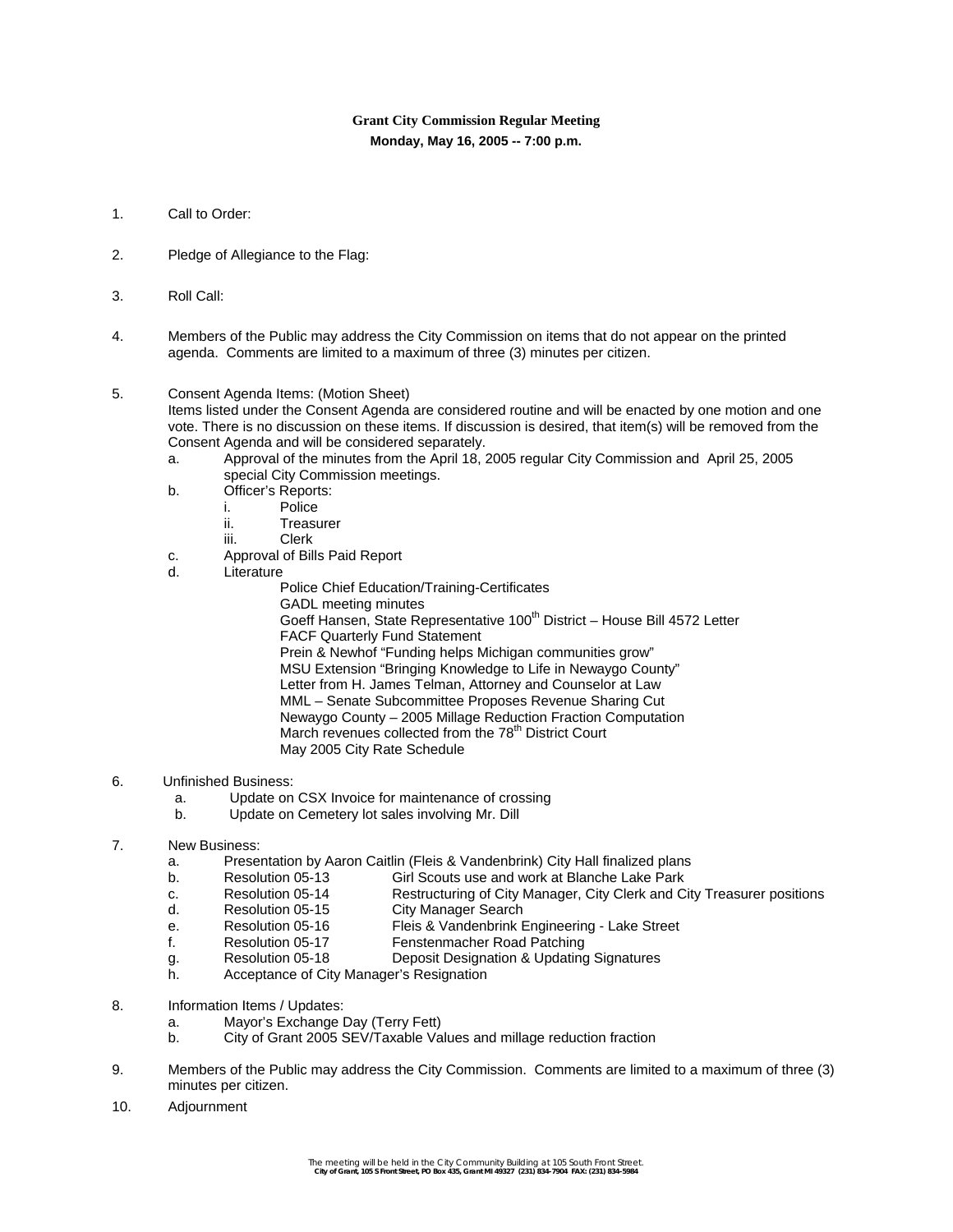# **CITY OF GRANT, CITY COMMISSION MINUTES MAY 16, 2005**

The regular meeting of the Grant City Commission was held on Monday, May 16, 2005, at the Grant Community Center.

1. *Call to Order:* Mayor Terry Fett called the meeting to order at 7:00 p.m.

2. *Pledge of Allegiance to the Flag.*

3. *Roll Call:* 

PRESENT:

Commissioner Julie Hallman (7:04 p.m.), Commissioner Anne Pickard, Commissioner Mike Gesler, Mayor Pro-Tem Harry Robinson, Mayor Terry Fett, Commissioner Terri Yeomans (7:05 p.m.).

#### OTHERS PRESENT:

City Manager Tobi Lake, City Treasurer/Deputy Clerk Sherry Powell

#### EXCUSED:

Commissioner Dan Powell

4. *Public Comments:* 

None

## 5. *Consent Agenda:*

A. *Approval of the Consent Agenda* 

**Motion:** Motion made by Robinson, second by Gesler, to approve the consent agenda. Motion fails three yes to one no.

Commissioner Pickard asked about an informational letter from Attorney H. James Telman.

 **Motion:** Motion made by Robinson, second by Gesler, to approve consent agenda less Clerk's and Treasurer's reports Motion carried

Commissioner Pickard asked questions about account balances and expenditures on reports. City staff responded to the questions.

**Motion:** Motion made by Gesler, second by Yeomans, to accept the Clerk's and Treasurer's reports. Motion carried

### 6. *Unfinished Business:*

- A. CSX Update: City Manager informed the commission that CSX is sending similar letters statewide. He recommended to hold off on paying any invoice, and possibly work out payments terms. Staff member Lori Gardner is investigating how other communities are handling this matter.
- B. Cemetery Lot Update: City Manager informed the commission that staff has made brief contact with Attorney Keith Schuiteman. City staff contacted the previous insurance provider, Michigan Municipal Liability and Property Pool, as well as the current insurance provider, Western Insurance. The MML Liability and Property Pool is looking into the claim.

## 7. *New Business:*

- A. Presentation by Aaron Catlin from Fleis & Vandenbrink Engineering. Aaron presented conceptual plans and the process for a new municipal office. He explained the history of the original building, additions, and a review of the building. Aaron further explained that the building is salvageable, but cobbled, and that the proposed plan would provide for security and access control. Two options were provided; complete renovation at a cost in the area of \$169,000, or build new at a cost in the area of \$250,000 easily. These estimates do not include site development, which could cost as much as \$100,000. Aaron recommended that the commission budget an additional 5% for contingency either way, and answered questions about the pros and cons of renovating versus building new. **Motion:** Motion made by Robinson, second by Yeomans, to move forward with renovating the building at a cost not to exceed \$21,000 for architectural work. Motion passes 5 yes to 1 no.
- B. Resolution 05-13 Girl Scouts use and work at Blanche Lake Park. **Motion:** Motion made by Gesler, second by Hallman, to approve Resolution 05-13. Motion passes unanimously.
- C. Resolution 05-14 Restructuring of City Manager, City Clerk and City Treasurer positions **Motion:** Motion made by Gesler, second by Yeomans, to approve Resolution 05-14. Motion to amend passes unanimously.
- D. Resolution 05-15 City Manager Search **Motion:** Motion made by Gesler, second by Yeomans, to approve Resolution 05-15 with corrections as noted to "one week" in the Grand Rapids Press. Motion carries.

1

E. Resolution 05-16 Fleis & Vandenbrink Engineering - Lake Street  **Motion:** Motion made by Gesler, second by Yeomans, to approve Resolution 05-16. Motion passes unanimously.